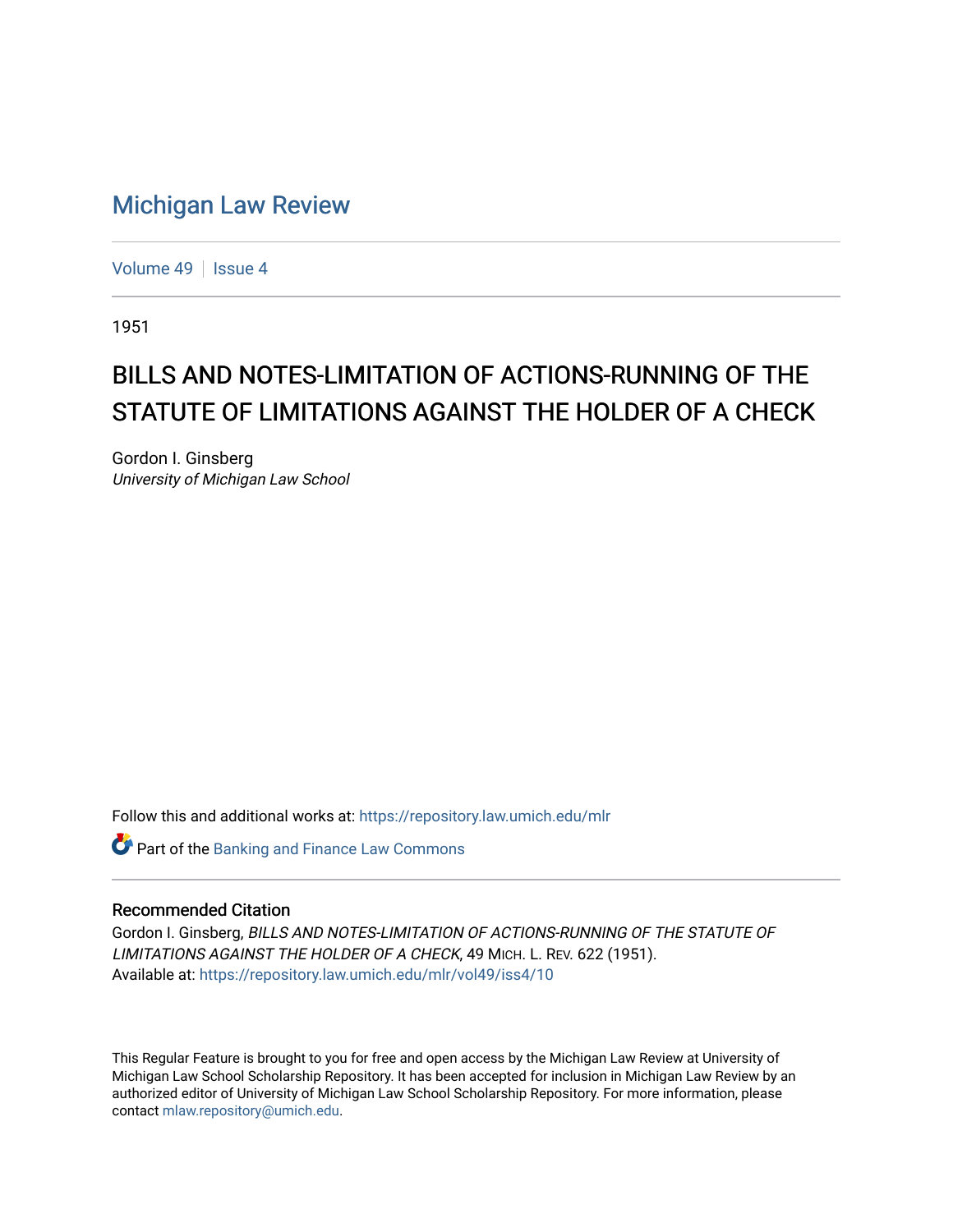BILLS AND NOTES-LIMITATION OF ACTIONS-RUNNING OF THE STATUTE OF LIMITATIONS AGAINST THE HOLDER OF A CHECK-Defendant issued a check to plaintiff's intestate on July 1, 1942 for services rendered. On April 21, 1943, the payee deposited the check in her bank, but it was returned to her uncollected because the bank on which it was drawn refused to make payment on account of its "stale" date. Nothing further was done to enforce payment **of**  the check during the payee's lifetime, and she died on September 20, 1948. This action on the check was brought by her administrator on July 28, 1949. On appeal from a judgment for plaintiff, *held*, the action is barred by the statute of limitations. Being a demand instrument, the action should have been commenced within six years from the date of issue, by July 1, 1948. *Farrell v*. *City* of New *York,* (N.Y. 1950) 98 N.Y.S. (2d) 56.

The court's decision in the principal case is based on its declaration that the statute of limitations begins to run on a check from the date of issuance. It is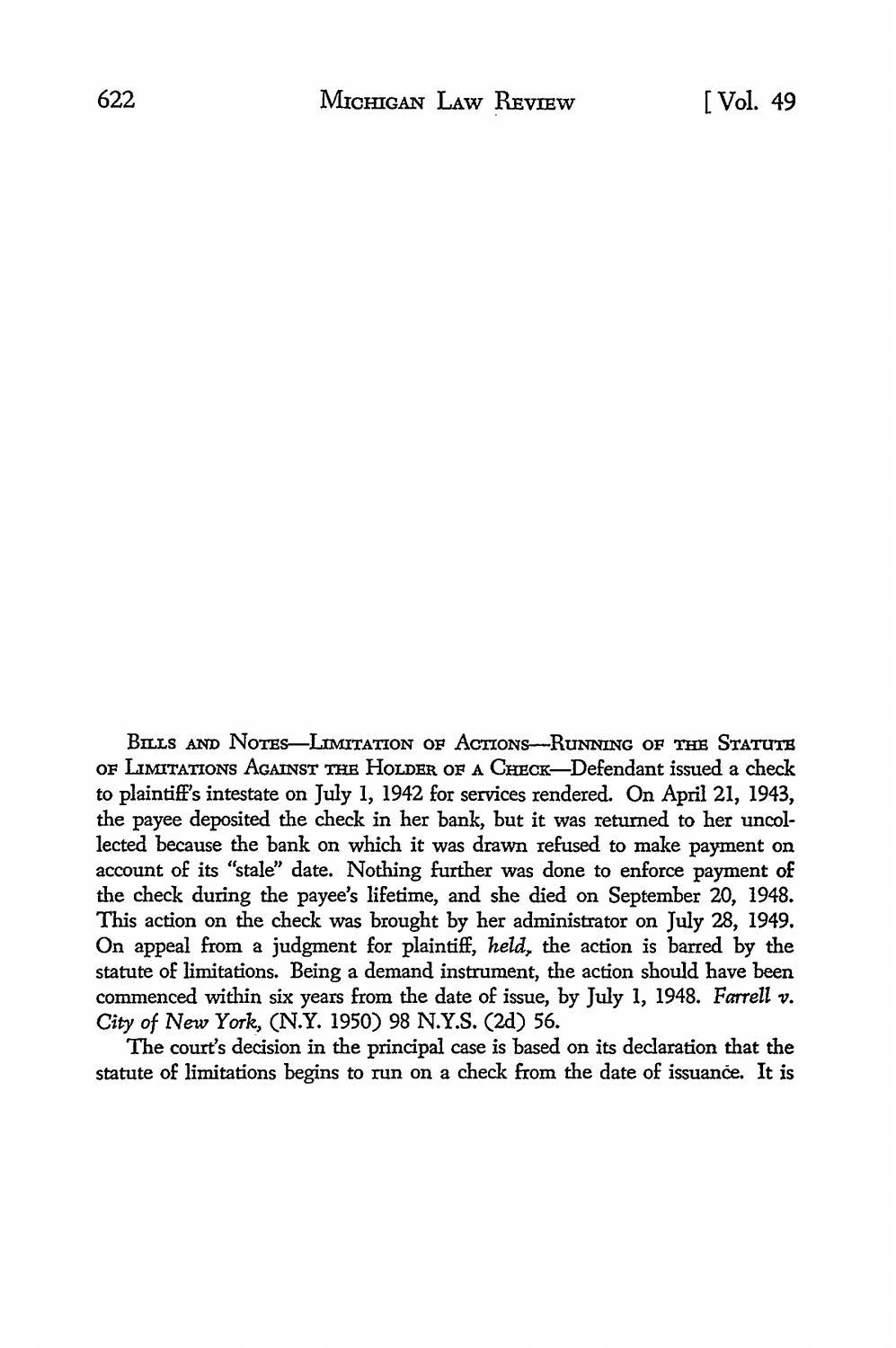true that under the Negotiable Instruments Law the maker of a demand note is primarily liable thereon immediately after issuance regardless of demand, and an action therefore accrues to the payee immediately.<sup>1</sup> But such is not the case in regard to checks; rather the drawer is only secondarily liable.<sup>2</sup> Accordingly, he is ordinarily not liable until presentment for payment and subsequent dishonor by the drawee.<sup>3</sup> The N.I.L. provides that "except as herein otherwise provided, presentment for payment is necessary in order to charge the drawer and indorsers,"4 and that it is not until the instrument is dishonored by nonpayment, that "an immediate right of recourse *to* all parties secondarily liable thereon accrues to the holder." $5$  It is when a cause of action accrues so that suit may properly be brought thereon that the running of the statute of limitations begins. $6$  The rule is no different for checks. "The period of limitations runs from the date of dishonor, since the cause of action then arises.''7 In the case of checks this rule gives rise *to* a situation in which the holder, by his own failure to act, may be able to delay indefinitely the running of the statute. Consequently many cases have evolved the theory that the statute will begin to run after a reasonable time in which plaintiff could have made presentment, rather than after presentment and dishonor.<sup>8</sup> Under either view, however, the statute does not begin to run at the issuance of a check. Had the court in the principal case correctly determined the time at which the statutory period began to run, it might have reached the same result; that is, that the action was barred by the statute of limitations. Nevertheless, without deciding that question, it can

1 N.I.L. §70; Shuman v. Citizens State Bank of Rugby, 27 N.D. 599, 147 N.W. 388 (1914); Esslinger v. Spragins, 236 Ala. 508, 183 S. 401 (1938).

2N.I.L. §192; Binghampton Pharmacy v. First Nat. Bank, 131 Tenn. 711, 176 S.W. 1038 (1915).

s N.I.L. §61; Fick v. Jones, 185 Wash. 365, 55 P. (2d) 334 (1936); Wachtel v. Rosen, 249 N.Y. 386, 164 N.E. 326 (1928); First Nat. Bank of Belle Plaine v. McConnell, 103 Minn. 340, 114 N.W. 1129 (1908); Haynes v. Wesley, 112 Ga. 668, 37 S.E. 990 (1900). See also 25 MmN. L. REv. 371 (1941).

<sup>4</sup>Sec. 70. The rule was the same at common law. See Fick v. Jones, 185 Wash. 365, 55 P. (2d) 334 (1936); Rodriguez v. Hardouin, 15 La. App. 112, 131 S. 593 (1930), holding that the N.I.L. has not changed the rule that the holder of a check payable to his order cannot bring suit against the drawer without proving presentment to the drawee and refusal of payment.

5 Sec. 84; Amy v. Dubuque, 98 U.S. 470, 25 L.Ed. 228 (1878); Sweester v. Fox, 43 Utah 40, 134 P. 599 (1913).

<sup>6</sup>Dusek v. Pennsylvania R. Co., (7th Cir. 1933) 68 F. (2d) 131; Paulson v. United States, (10th Cir. 1935) 78 F. (2d) 97; Bass v. Standard Accident Ins. Co. of Detroit, (4th Cir. 1934) 70 F. (2d) 86; Smith v. Smith, 231 Ky. 229, 21 S.W. (2d) 246 (1929); Conway v. Plank, 136 Misc. 403, 243 N.Y.S. 215 (1930).

7BIGBLow, BILLs, NOTBs AND CHBcxs, 3d ed. by W. M. Lile, §540 (1928); In re Boyse, 33 Ch. *Div.* 612, 56 L.J. Reports (Ch. Div.) 135 (1886). See also Haynes v. Wesley, 112 Ga. 668, 37 S.E. 990 (1900); Wright v. MacCarty, 92 ill. App. 120 (1900).

<sup>8</sup>For a discussion of this view in relation to Dean v. Iowa-Des Moines Nat. Bank & Trust Co., 227 Iowa 1239, 290 N.W. 664 (1940), see 25 MnN. L. REv. 371 (1941); 38 MxcH. L. REv. 90 (1939). *Accord:* Wagner & Co. v. Smith, 114 S.C. 159, 103 S.E. 527 (1920); Wrigley v. Farmers and Mechanics State Bank of Beatrice, 76 Neb. 862, 108 N.W. 132 (1906); Pan American Petroleum Corp. v. American Nat. Bank, 165 Tenn. 66, 52 s.w. (2d) 149 (1932).